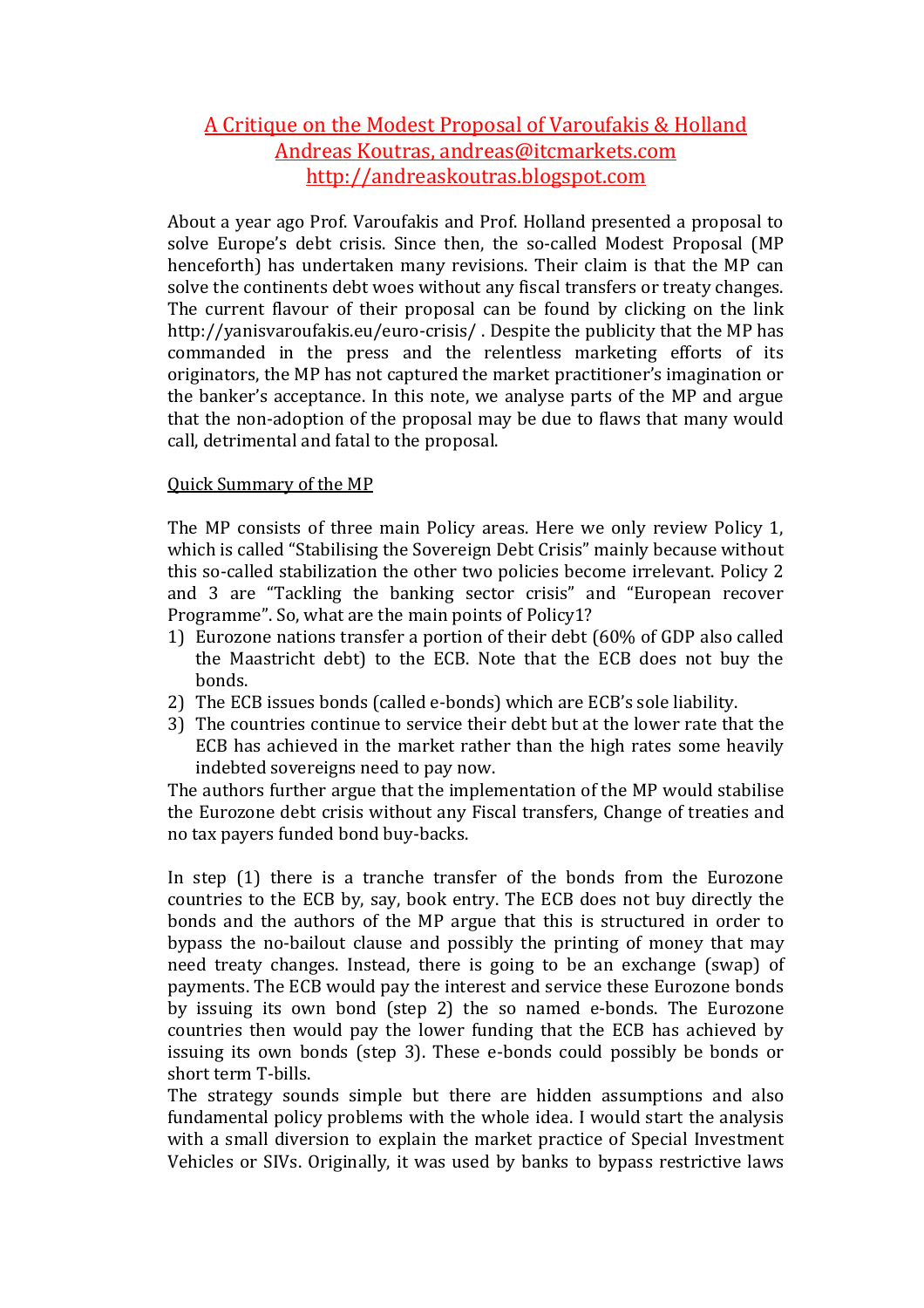and regulations and also to increase profits in a tax efficient way (euphemism for legal tax-avoidance).

# *Diversion Start:*

 $\overline{\phantom{a}}$ 

# **SIVing your Assets**

The SIV process has many uses; the main ones were, to go round regulations, capital requirements and funding. Most of the time it was done with the tacit approval of the regulators, at the insistence of their political masters, who did not want to upset their cosy equilibrium. The changes in the Basle rules for banks did not tackle the issue effectively. This practice significantly contributed to the credit crunch and the global crisis. At the height of the bubble years, banks engaged in it en masse. Here is how it works.

Banks would move billions (possibly trillions) of assets from their balance sheet by selling them to an offshore Special Investment Vehicle (SIV). Let us call this Special Investment Vehicle, ACME. You may ask how ACME is going to buy these assets. Where is it going to find the money? It is simple; ACME would borrow the required money from the market. The phantom directors (offshore company) of ACME would fund the purchases of these assets by issuing bonds and short term commercial paper to the market. Why would the market give its cash to buy the ACME paper? Because investors assumed that ACME's commercial paper<sup>1</sup> are backed by real, secure and performing assets.

Why did the banks do that? Well, for some time, the main reason was to bypass the local bank regulation and regulators which prohibit the Banks from taking undue leverage and also for funding. By selling them to ACME (true sale) and thus reducing their assets they achieved this goal of bypassing the legal restrictions. Next ACME would fund these assets at a much lower rate since their bonds and commercial paper was backed by assets and a credit rating of AAA was given by the rating agencies to these bond issues or Commercial Paper. ACME also used short term funding, thus reducing the cost even further<sup>2</sup>. More importantly, ACME would have an *unlimited liquidity commitment* from the mother Bank (some had limited liquidity commitments but many had unlimited) in case it was not able to raise the required cash in the market.

If that sounds a too good to be true strategy for the banks doing it, it is because it is too good to be true. This is what went wrong.

<sup>1</sup> Commercial Paper is a kind of a bond with very short maturity, usually 27 weeks or less but always less than a year.

<sup>&</sup>lt;sup>2</sup> Most of the assets that were moved were long dated so funding them with the lower rate short dated commercial paper can achieve boosts profits.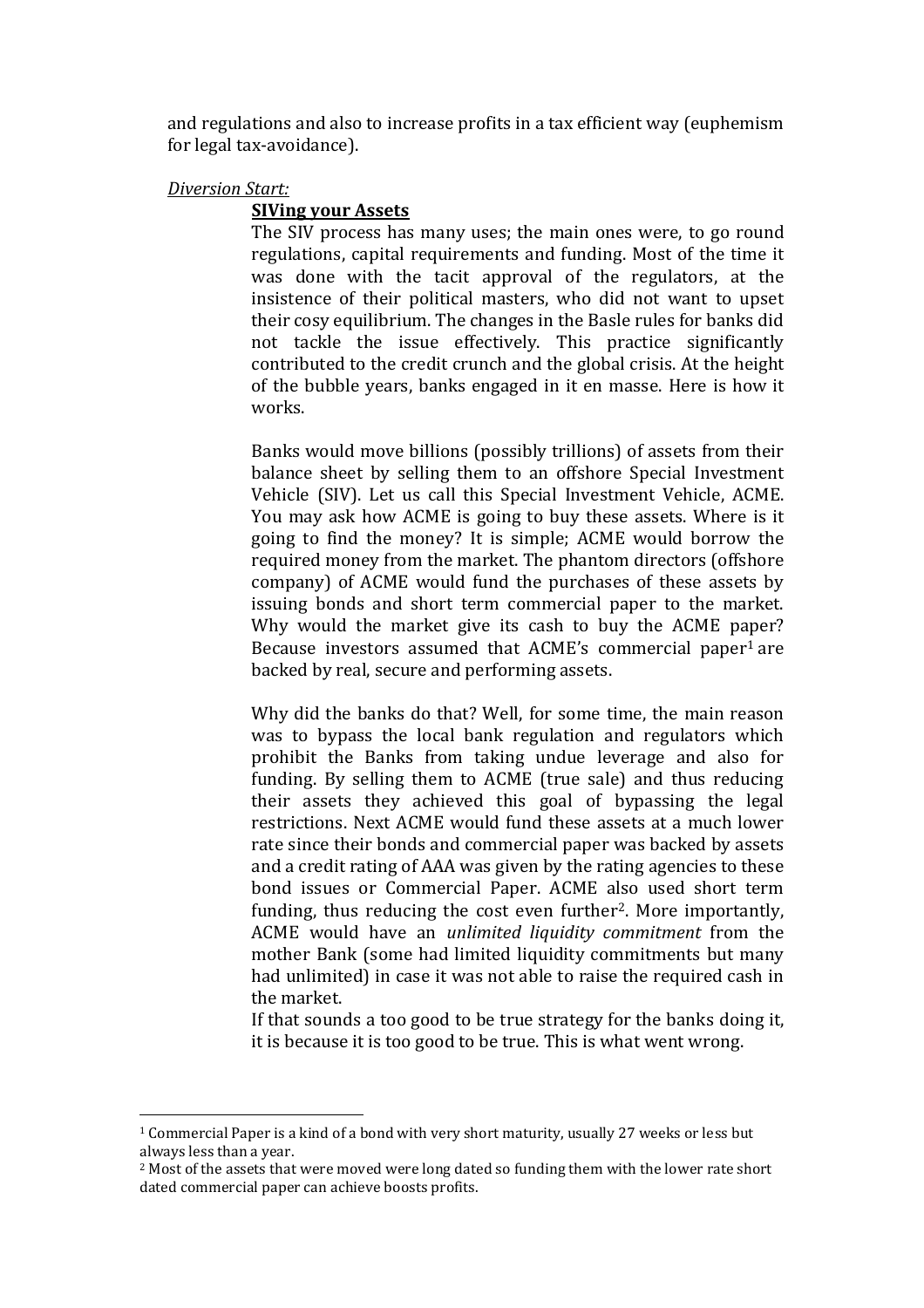When the assets that were held by ACME started defaulting or deteriorating in value (became non-performing), the market refused to buy ACME's paper. Fears of the underlying collateral stopped investor giving money to ACME. What happens next is going to be a case study for business schools for many-many years to come. ACME activated the unlimited liquidity commitment (this is a Credit Facility) that they had with their mother bank and asked for hundreds of billions to be given in order to fund these assets. The banks panicked; they had to find hundred billions up to few trillions of dollars and Euros in just few hours or days. The interbank market froze completely. This is when the central banks intervened and opened the taps for the banks. The global credit crunch was in full swing.

Incidentally, the SIVs like ACME are part of what is called "shadow banking system". Namely, companies which are neither regulated by any competent authority nor have any access to central banking facilities, but at the same time behave like a bank and can blow up the normal banking system with a sneeze.

### *Diversion end.*

Now let us look at the MP again. The bonds of the Eurozone's member states would be transferred to the ECB. How much is that. Assuming, as the MP recommends, 60% of the GDP, the so called Maastricht compliant debt this amounts to roughly 7trillion Euros. The average maturity of these bonds is not known (can be calculated) but a good guess-estimate would be around 5 years. So again, heuristically thinking, the ECB would have to fund close to 1.4trillion a year. This, the ECB would do by issuing bonds and short term Tbills into the market. All this time the sovereigns would service their debt if they can at the rate achieved by the e-bonds.



Effectively, the ECB becomes our ACME-ECB Special Investment Vehicle. The difference is that ACME-ECB does not buy the bonds outright but it assumes the servicing of them. So ACME-ECB takes all the credit risk. It is implicitly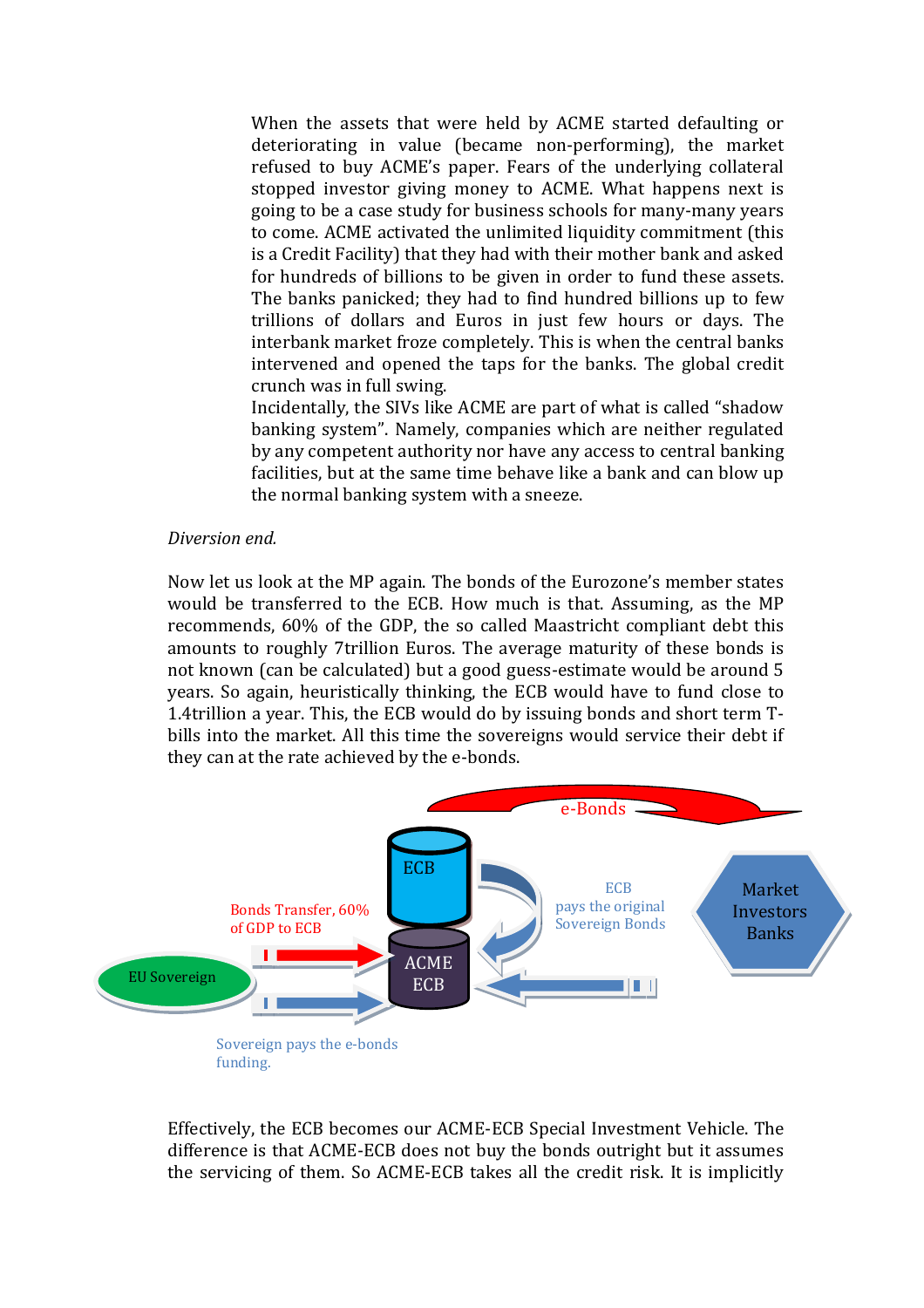#### *Article 104*

*1.Overdraft facilities or any other type of credit facility with the ECB or with the central banks of the Member states (hereinafter referred to as .'national central banks.') in favour of Community institutions or bodies, central governments, regional, local or other public authorities, other bodies governed by public law, or public undertakings of Member States shall be prohibited, as shall the purchase directly from them by the ECB or national central banks of debt instruments.*

selling protection to the holders of these bonds. It is not clear from the MP whether the bond holders pay for this protection or it comes as a freebie by the ECB. The MP Tranche transfer is done in order to bypass the No-Bailout clause (Treaty article 104. See box on the left) that prohibits the purchase of Bonds. So what happens if, as in the case of the original ACME, the government bonds start underperforming or even the sovereign stops servicing them? Does ACME-ECB have an unlimited liquidity commitment with the Eurozone countries? *The hidden assumption of the MP is that since it is a central bank, it has its own*! In the event that the

sovereign cannot make any payments the ACME-ECB would make up the shortfall for it. This would be done by printing new money or perhaps by the sovereign pawning some assets with the ECB (giving collateral).

### **Overdraft Facility not allowed by Article 104**

What I have just described is called an overdraft facility. If the sovereign is not able to fulfil its financial commitments the ECB offers a credit facility or an overdraft facility until the country in question recovers. Article 104 (see side box) explicitly prohibits not only the buying of government bonds but overdraft and credit facilities too. Based on this evidence, the assertion in the MP that there is no need for change of treaties should be re-examined and possibly changed.

# **e-Bonds fail to sell?**

Is it possible that the market would not buy the ACME-ECB bonds? Under what conditions can the market shun the ACME-ECB bonds? This is another of the hidden assumptions of the MP proposal. The MP assumes that the ACME-ECB would always be able to raise cash in the market at much lower rates than anyone else. The recent failure of the ECB to sterilise the Securities Markets Program (SMP) despite more than 200billion of excess liquidity in the banking system paints a different picture. The market could only buy these bonds at cheaper levels if there is an ultimate backstop. Credit guarantees are not adequate (For more on this see http://andreaskoutras.blogspot.com/2011/10/leveraging-efsf.html) as there is very high correlation between the guarantor and the beneficiary (similar to someone selling life insurance against himself dying; once he is dead you cannot get any insurance money from him). We have an example of this. The EFSF is a joined guarantee vehicle and the market is not convinced. It currently prices the EFSF bonds at 200 basis points above the German bonds.

### **ECB's Independence is in peril if Credit guarantees are given.**

Furthermore, the ECB by construction is an independent institution of the EU and any credit guarantees given by member state on its balance sheet would severely impede on ECB's independence. The last point is not merely an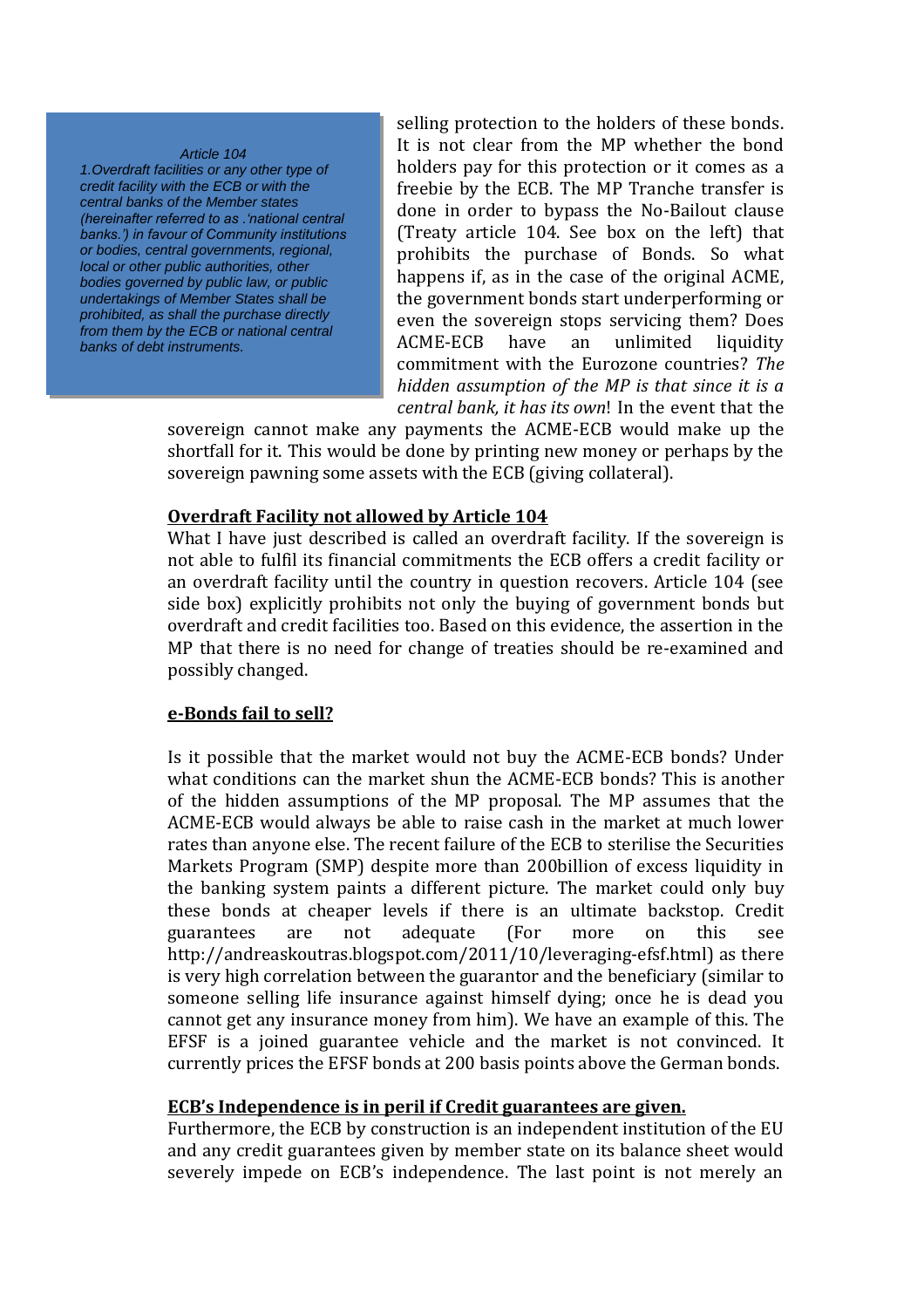academic one but strikes at the core of the Treaty of the Union and is a fundamental one. In order to reduce the independence of the ECB one needs a fundamental change of the TEU and the articles referring to the ECB.

Thus, contrary to the MP's assumption, the market does not need to comply. If this happens, ACME-ECB would have to somehow cover the losses or else go bankrupt. The ECB as a bank has equity of 10.8billion Euros and so it cannot take the serious losses that the ACME-ECB would incur in our scenario.

# **Countries take the losses (taxpayers)?**

The only other option is of course for the ECB to start printing the cash to cover the losses. ACME-ECB could be allowed to print money and thus make the fiscal transfer to save the country's bonds in default and in the process save itself. Incidentally, this is exactly the reason why the ECB is not participating in the Greek PSI that requires 50% haircut or close to 12billion losses for the ECB.

Finally the other option is for the ECB to ask for the surplus countries to pay up the difference, thus effectively charge the taxpayer of these countries. Whichever way you look at it then, a treaty change is inevitable for the MP to proceed.

# **Pretend it is a Liquidity and not Solvency crisis**

If the printing is allowed (with or without treaty changes of article 104) one could argue that since the ACME-ECB keeps on servicing the debt, the country would not default. This of course assumes that the country's crisis is a liquidity crisis and not a solvency crisis.

ACME-ECB could of course pretend that the country in financial peril is sound and solvent and that it only suffers from a short term liquidity problem. As there is no bankruptcy law or procedures for sovereigns and a sovereign does not liquidate and disappear we can all close our eyes and pretend it is solvent. Would the market believe it? If yes for how long before they realise the conjurors sleight of hand? For how long would the country be allowed not to service their account with the ECB?

If that viewpoint is taken then the ACME-ECB merely provides a liquidity facility (albeit by printing) for the country that cannot access the markets. This also entails a huge moral risk for Europe. In other words even countries that are debt prudent would push for profligacy. In any case, the ACME-ECB would have to amortise and absorb the losses for some considerable time (till the country recovers). Would this printing affect the reputation of the ECB and the perception the markets have on the value of the Euro or of Europe's institutions and policies? One can only answer this question positively. Basically it would set the minimum printing of money to 7 trillion which is the Maastricht compliant debt. It would further push every country to assume this amount of debt (60%) for ever. That does not sound a great policy innovation for the future of Europe.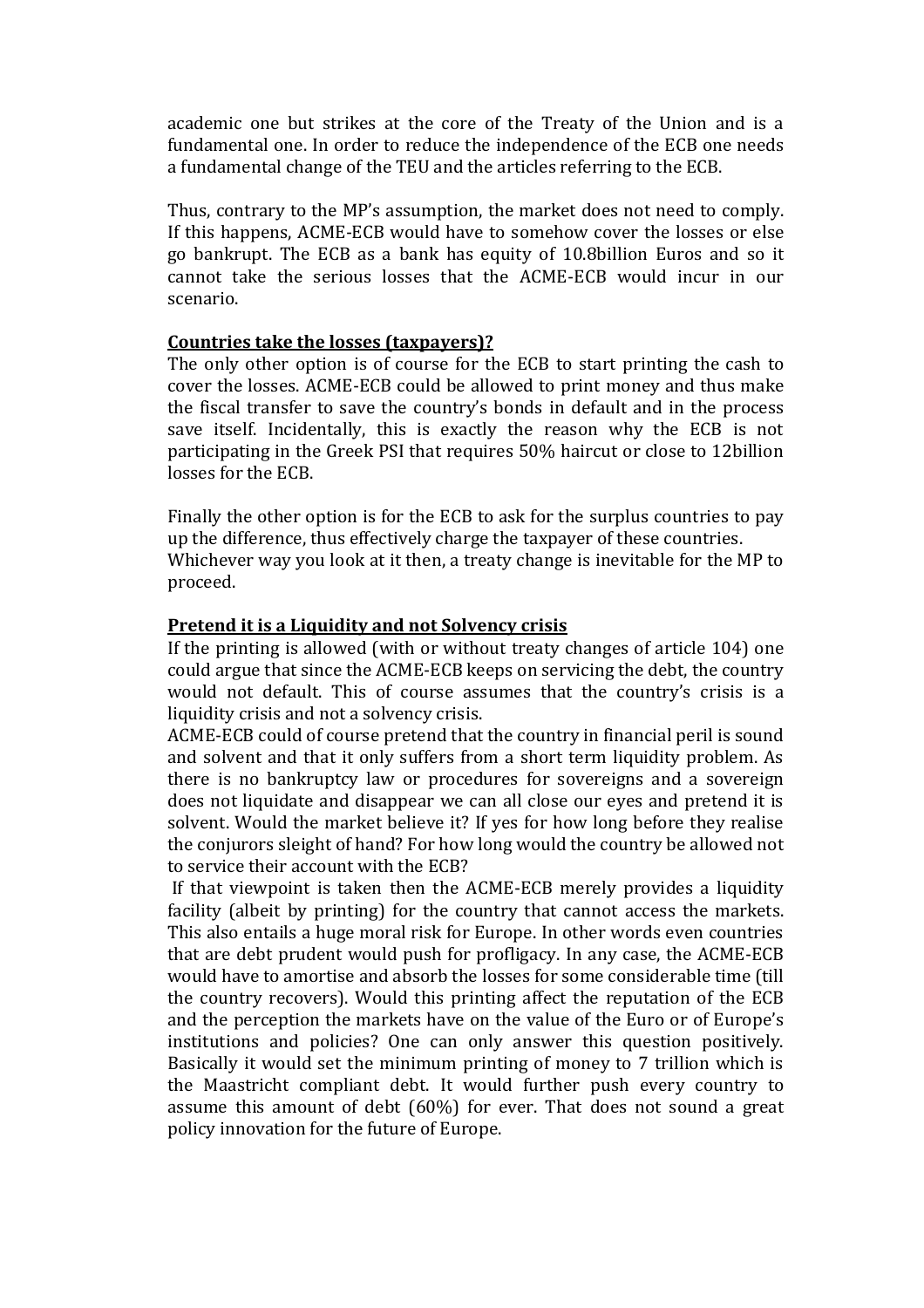In conclusion, the MP's assumption of no Fiscal transfer and no need to change the treaties can be violated. Furthermore, ACME-ECB would become hostage to the market whims as it tries to fund the trillions needed. I do not believe that this is how most Europeans envisage the role of the ECB or how the Bankers would like to conduct their policy mandate.

# **e-Bonds are not Plain and Boring Bonds**

Another contentious point of the MP is the issuance by the ECB of the socalled e-Bonds. Apart from the issue of price that was analysed earlier on, we also have the issue of what these e-bonds would represent. Assuming that there are no credit guarantees by European countries (see earlier why) what is the e-bond's legal structure and what sort of covenants would guarantee repayment?

The MP is calling for the ECB to issue debt which would service the Eurozone's transferred bonds. Let me briefly describe what a plain boring bond is. It is legal obligation (loan) of a borrower to repay with interest and at specified time the amounts borrowed. The legal contract furthermore specifies how the money borrowed would be spend and from where the borrower is going to generate the cash to repay the creditor. For example, corporates which borrow, declare that their business model of selling stuff would raise the cash to service the interest and repay the loan back to the investor. The "business plan" of sovereigns involves taxing its people and other legal entities in order to raise the required cash in return for services like education, security, health etc.

What exactly is the business plan of the ECB as a borrower? To print cash is not an acceptable business plan for a central bank and neither the bankers nor the people of Europe should want this to be. In fact, ECB has a very specific mandate, that of price stability (inflation) and the stability of the financial system. There is no mention of the ECB as an issuer of debt and how this debt would be repaid. The ECB does make some profit which is distributed to its shareholders (the National Central Banks of Eurozone) but nowhere near the billions that are needed to cover the repayment of the ebonds, should a sovereign stop paying the e-Bond's coupon.

# **Monetary Policy reversal**

ECB's main mandate is monetary policy. The way the ECB is able to control short term interest rates is through the weekly Open Market Operations. Let me briefly describe how the ECB sets and controls the so called Repo rate which is the short term interest rate. If we look at all the European banks as a whole (called the EUROSYSTEM) then we discover that the EUROSYSTEM is missing around 450billion of cash. This is done intentionally in order for the ECB to be able to control the supply of money. Banks need cash and they have to go to the central bank (ECB) to borrow it. The ECB then charges them an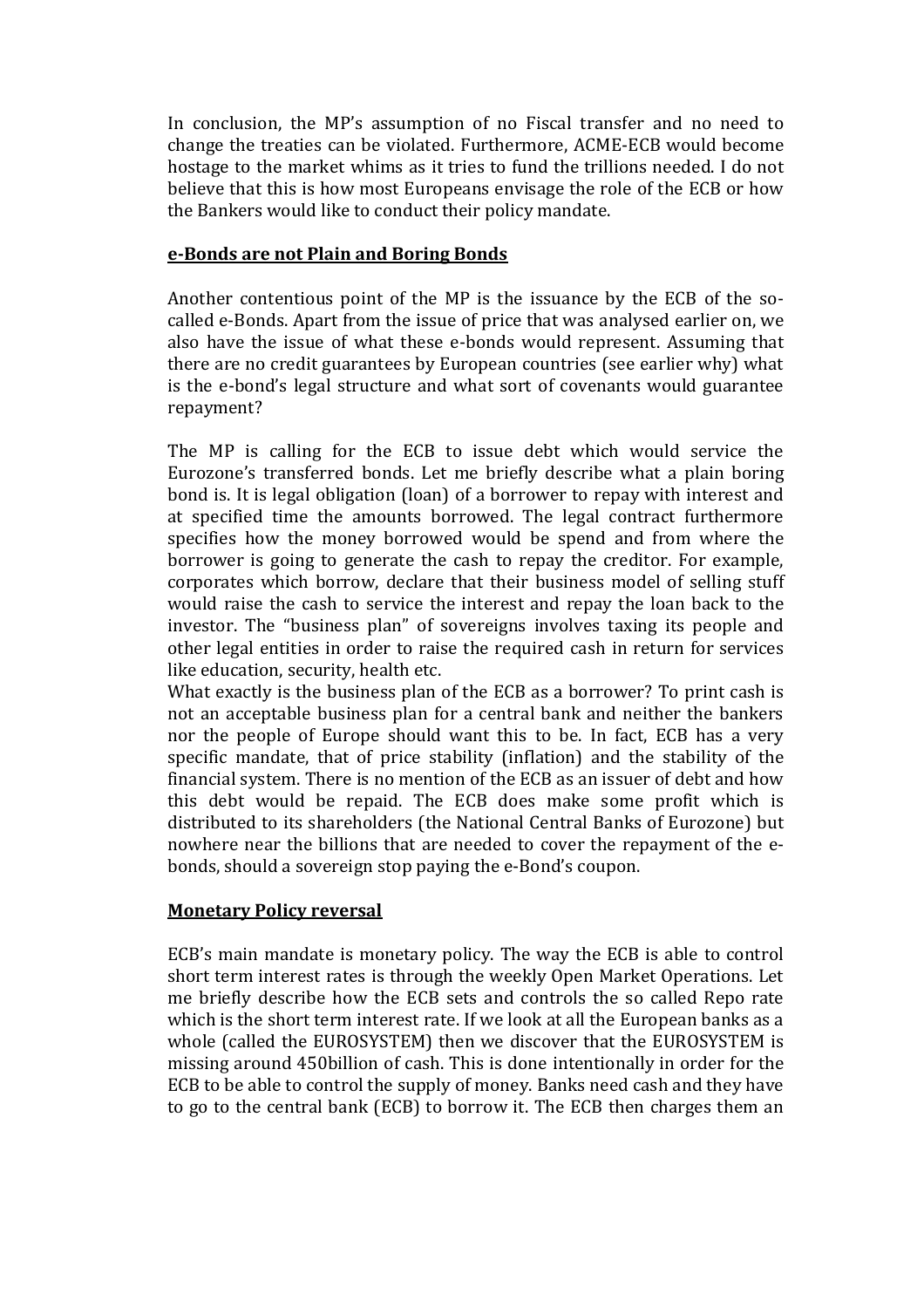interest rate which is called the Repo rate3. With the MP however, the ECB becomes a receiver of cash rather than a giver through the e-Bond operation. This represents a reversal of the way monetary policy works and a reversal in the needs and incentive. Now it is the ECB that would need to borrow the money from Europe's investors through the selling of e-bonds. Currently, we do have an example of how this could work. It is the Securities Market Program (SMP) of the ECB. The central bank has bought outright more than 200billion of peripheral government bonds and it conducts a weekly sterilization operation to withdraw the money from the system. This taking back the money has failed four times already for a variety of reasons. It also means that even if the ECB floods the system with cash through the weekly Repo operation the EUROSYSTEM of banks are not obliged to buy the ebonds. In this case, the ECB would have to offer much higher rates to entice the banks to buy its e-bonds and in the process create an asymmetric bond market. ECB would turn from a market controller to a market hostage. This could also be seen as a direct subsidy to the investors to buy the e-bonds. Namely, banks would borrow cash from the ECB at say 2% only to give it back to the ECB at a higher rate. This is the ultimate carry trade. It is very doubtful whether this would create a healthy and functioning bond market.

# **Fiscal Policy-Democratic Deficit**

The ECB is an independent institution of the EU. In fact in a comparison between many Central Banks the ECB is amongst the most independent ones. Not even the German Bundensbank had such independence from the German state. The problem however, is that the ECB is also un-accountable. In other words, although it frequently appears in front of the European parliament it is only to inform and not to take orders. The ECB is not directly subject to any form of democratic accountability or influence in its operation<sup>4</sup>. This may not necessarily be a bad thing when it comes to monetary policy but it is certainly not the case if we give the ECB more fiscal responsibilities.

The MP creates a hybrid of an institution. Namely, an institution that combines some of the functions of a central bank and some of what traditionally is called the treasury or the Ministry of Finance. There is a long list of reasons and academic studies why these two functions should be kept separate in a modern state. In the scenario we are examining the ECB would become dependent on the markets for money (very un-central bank) and the sovereign states would become dependent on an un-elected institution and one that is also un-accountable. This is a very serious breach of the democratic values and the European peoples should resist any such proposal.

# **Conclusion**

 $\overline{\phantom{a}}$ 

The Modest Proposal of Varoufakis and Holland suffers from serious defects that inhibit the adoption of the plan as a solution to Europe's debt woes and in many ways they negate it. The claim that there is no need for treaty changes is refuted in most scenarios. Furthermore, the implementation of the

<sup>3</sup> Banks get the cash through a tender process (auction) but since the crisis erupted the ECB has suspended the auction and instead it offers full allocation of cash if the institution asking has enough acceptable collateral.

<sup>4</sup> With the only exception of foreign exchange where the EU has a saying.